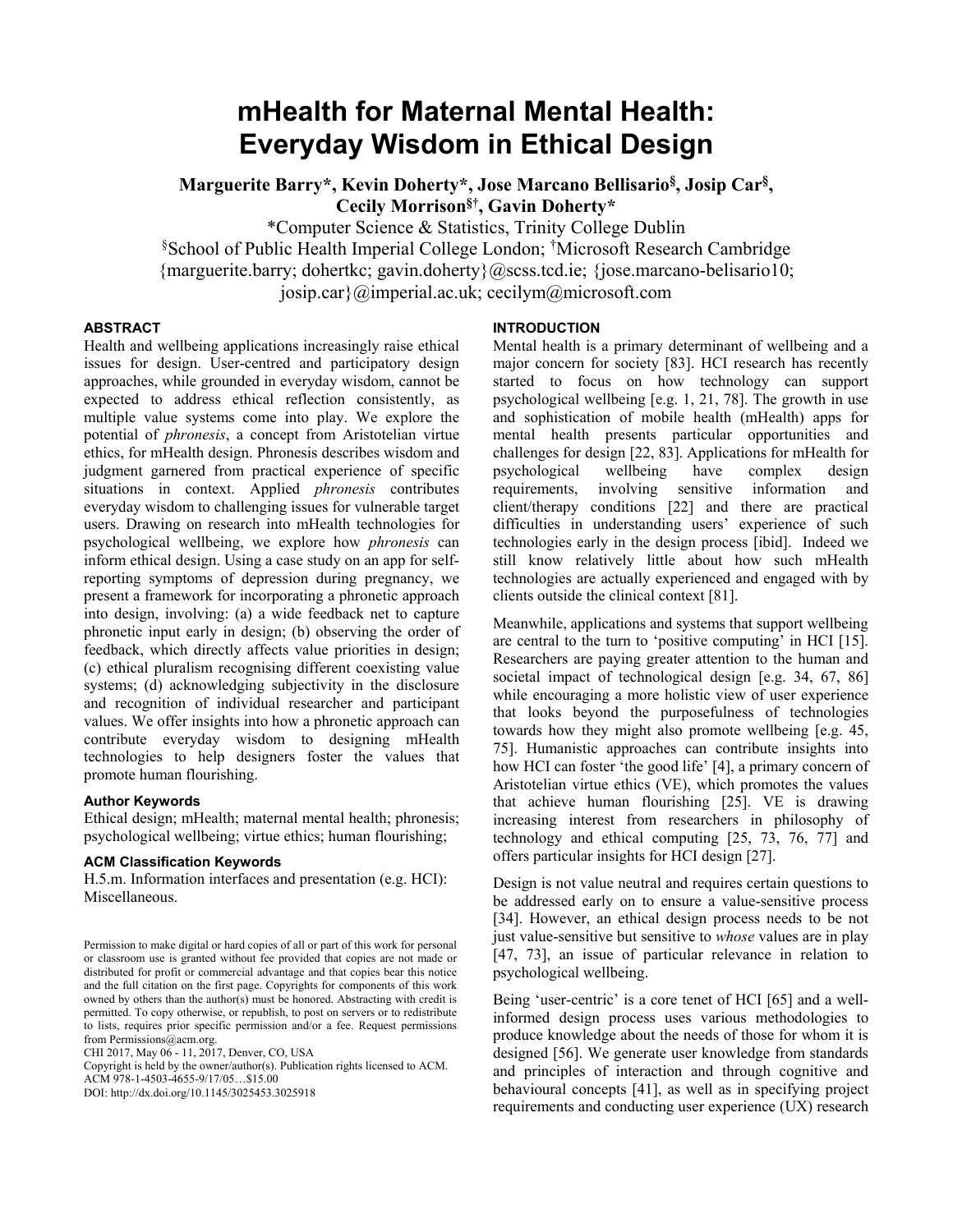[40], which has for some time included social science methodologies such as ethnographic fieldwork [23, 65]. This user knowledge arises from the scientific and technical 'know how' described as *episteme* and *techne* in Aristotelian ethics [3, 38]. Aristotle also describes a third form of knowledge – *phronesis –* understood as the wisdom or practical judgment acquired through contextual experience [ibid]. Phronesis describes the prudence in knowing which action is appropriate to the task [3, 36, 38, 55, 66]*.* Crucially, Aristotelian VE requires the combination of *phronesis*, *episteme* and *techne* to promote the values that foster *eudemonia* or human flourishing [24, 38, 73]. Therefore, it offers an additional source of information to technical and scientific knowledge that could improve user insight towards more ethically sustainable design, particularly for mHealth.

In this paper, we reflect on the design process for an app to support psychological wellbeing in pregnancy. We discuss feedback from design sessions held with participants with *phronetic* knowledge from everyday experiences with pregnant women who encounter issues with psychological wellbeing. We analyse how their input can benefit the early stages of design, contributing to a deeper understanding of potential client characteristics and challenges, to illustrate how this kind of information can differ from technical and epistemic knowledge of this target group.

We identify four aspects that can help shape a *phronetic* approach to design: 1) using a wide net to capture contextual experience and reflection, which means including multiple participants with distinct perspectives on the same phenomena in different contexts and who offer different input that may not necessarily arise in user-centred processes; 2) observing the order of feedback in design which affects the values governing design with an impact on design ethics and outcomes; 3) adopting an ethically pluralist approach [73, 24], which entails acknowledging the different value systems (of researchers, institutions and participants) circulating within and around design; 4) formally including subjective input and experience on the part of researchers and designers, drawing on Brey's concept of 'disclosive computing ethics' [13].

The case study explores how phronesis arises in design sessions and illustrates how such input can inform the values governing design. We discuss how these projects benefit from interdisciplinary research with an emphasis on diversity in critical feedback – both personal and professional – that can be applied in specific technological contexts, while tackling complex human problems. This paper offers a perspective on applying phronesis or 'wisdom that works' [26] to HCI design. It puts forward an approach to ethical reflection for sustainable design education that promotes the values that foster the good life.

## **BACKGROUND**

Mobile devices can help identify people who are struggling with depression, by delivering validated psychological health screening surveys, with the benefit of 'anytime, anywhere' usage. In addition, smartphones and tablets can support the implementation of data collection techniques, such as the on-going and remote monitoring of mood and other symptoms [58]. Self-report data, which is a valuable component in psychological therapy and treatment offline, is a central feature of mHealth application design [22].

A number of smart phone applications have been released in recent years to support psychological wellbeing among the general public, such as offering mindfulness techniques (e.g. Headspace, Smiling Mind), improving sleep and rest skills (e.g. DeepSleep), using CBT therapy (e.g. MoodGym), offering tools, planning and reporting facilities towards healthier lifestyles (e.g. Balanced, Life Charge) or specific tools to address anxiety, PTSD and depression (e.g. CPT Coach, What's My M3). Some apps focus on physical and mental health during particular life events such as bereavement (Grief: Support for Young People), illness (CaringBridge) or pregnancy (Baby Bump, Mind The Bump). Others focus on women's health in particular, for example menstruation tracking apps (e.g. Clue), which offer a combination of mood and symptom tracking, analysis and feedback for monitoring both physical and psychological aspects of the monthly cycle.

Meanwhile, mHealth apps are being developed for use in clinical environments, for research into using technologies for particular groups with specific psychological conditions, for example: apps that allow young people and teenagers to record and monitor symptoms of depression and anxiety which therapists can review [58]; apps that track mood and feelings to enhance wellbeing in young people with chronic health problems in transition from paediatric to adult medicine [78] and applications using automatic smartphone sensing to generate passive data for monitoring mood rhythms of individuals with bipolar disorder [1]. These technologies are designed for clients whose needs go beyond standard UX requirements for the general user.

## **Design challenges for mHealth**

User studies and participatory design sessions are well established in HCI and digital media design, in order to identify and cater for user needs [61]. Sharing responsibility and ideas during the process of design is considered to lead to more positive outcomes [72]. User-centred design sessions are particularly important in a mental health context, given the sensitive nature of these applications and studies recommend designers collaborate with mental health professionals as well as clients early in the design process for mHealth apps [22], with a particular focus on how to encourage and maintain engagement [21]. Both individual and general 'client factors' contribute most to successful mHealth interventions [22]. But design for wellbeing should also consider the client's 'indirect' needs, such as what or when they might need the technology to communicate to others (e.g. therapist, family etc.) [59].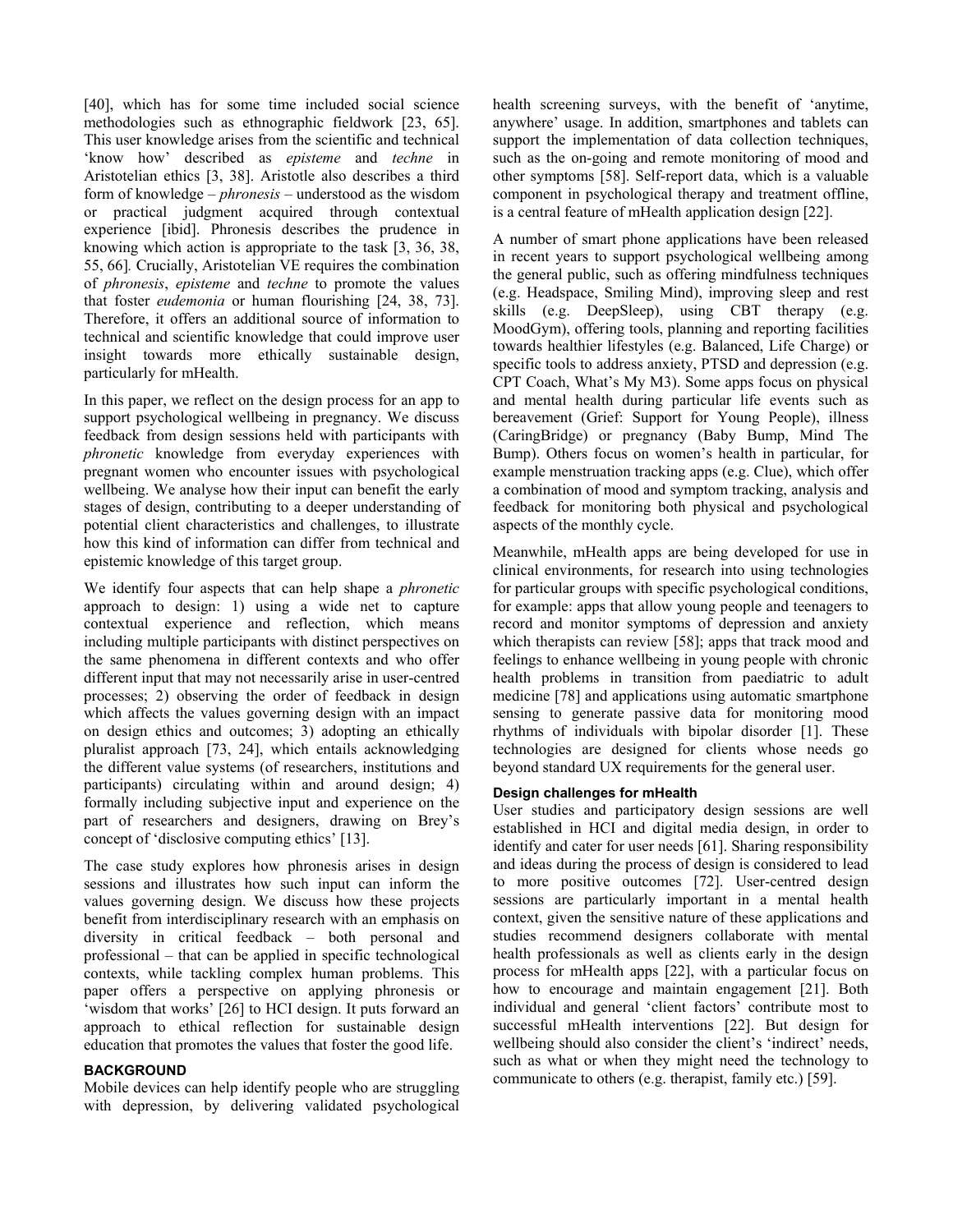A major obstacle in carrying out design sessions for these technologies is the difficulty in accessing potential 'users' for requirements analysis during the early stages of development [22]. These clients are a vulnerable group where the kind of access and feedback required, especially for experimental applications, is frequently severely constrained [57]. It has also been argued that using clients currently experiencing significant psychological distress to evaluate design is ethically problematic [22]. Suggested alternatives have included the use of 'peer users' (close in age, education, social background and interests to the target users), former psychological service users, or therapists as 'proxy' to represent and communicate client interests [21]. However, mHealth applications are increasingly designed to target groups not yet reached by traditional methods of communication and treatment or where no clinical relationship exists [e.g. 62, 63].

Design for mHealth needs to balance a client's direct and indirect needs with clinical requirements for reporting and treatment, while maintaining client engagement. Where self-report and feedback are required, the design needs to support client-therapist relationships without placing excessive burdens or expectations on either [22], while also capitalising on enhanced opportunities for interactivity offered by mobile technologies. Our understanding of the role of interactivity in digital applications is improving, moving from an instrumental view as a characteristic of technology towards a more nuanced understanding of its layered potential in communication [6]. Designers can use interactivity strategically with regard to empowerment to produce different participants outcomes [7].

## **ETHICS & VALUES IN DESIGN**

There is a rich history of research investigating how technologies support human values [34, 48]. The knowledge that informs design, whether about content, context or user requirements, deeply influences the values that become embedded within technologies. Values can influence design objectively via legal frameworks, disciplinary standards and principles, or can be imposed subjectively (even unconsciously) through the value systems of individuals and cultural frameworks collectively held within design teams [13, 70, 73]. One issue for design is distinguishing between intrinsic values (e.g. happiness, health, self-expression etc.) deemed valuable in their own right and the extrinsic values (e.g. privacy, security, trust), which support them [73]. Studies have observed a phenomenon of "paralysis-of-moral-judgment" in IT projects [24 cf. 70, 73] where design teams suffer from 'disorientation as to what values to embed in technology' and hierarchies of values emerge that seem to be subjectively held [69].

Computing ethics has tended to focus on extrinsic values in the design of large-scale systems, whereas more recent research has argued for ethical IT on a 'human scale' [39], for example in examining how social media can support the

value of 'friendship' [77]. The challenge for HCI is how to better educate designers, developers and ultimately users in the consideration of such values in design [27, 47, 52, 70].

Practical techniques developed for ethical approaches to design include reflective design [67], tools for value conscious game design [9], 'values at play' frameworks [29, 30], participatory design [11], values 'levers' to open discussion in design [69], values advocates [61] and valuesensitive 'Action Reflection' and co-design models [86]. These approaches often focus on how to define guiding values at the outset, however values can also arise as local phenomena 'discovered' through design [52]. Some techniques suit certain design settings better than others, and tend to produce different levels of ethics expertise rather than establishing ethical consideration as the responsibility of all designers [70], in a continuing process of reflection on what it means to be value sensitive in design [52]. HCI requires additional perspectives that draw more attention to the local values of individual design cases and new approaches to ethical design that acknowledge the problem of highly heterogeneous user groups that are difficult to distinguish or access [47].

Spiekermann [73] observes that values are 'empty shells' until they are acted upon by those in a position to use them in design. Thus, the effort involved is not just in establishing which values or whose values, but *how* they are expressed, promoted or even neglected, in other words, to what ends. Aristotelian VE attends to the values that foster wellbeing or human flourishing [25, 73]. VE has been rising in prominence in IT and computing ethics [24, 25, 76, 77] not least because of its appeal for understanding human and digital relations [76, 77]. In particular, VE seeks ethical pluralism [25], which supports cooperation, a level of uncertainty and understanding of the sources of paralysis in decision-making.

# **Virtue ethics for design**

"..technē without phronēsis is blind, while phronēsis without techne is empty" [10]

In VE, phronesis is the core intellectual virtue through which other scientific, artistic and technical virtues are expressed [77]. Phronesis comes from an intimate familiarity with practice in contextualized settings [66]. It represents knowledge that is context-dependent and particular, rather than what is abstract and universal [2, 55]. Phronesis involves practical judgment about the right 'choice' to make among various possibilities and therefore inherently involves ethical reflection [24]. It is ultimately concerned with the appropriate action in relation to "the things that are good for human beings" [3].

The concept of phronesis has recently drawn interest from fields such as social science and public policy [31], politics and international relations [14, 55], feminist epistemology [26], philosophy of technology [25, 76, 77], healthcare ethics [2] ethics in information technology [73] and digital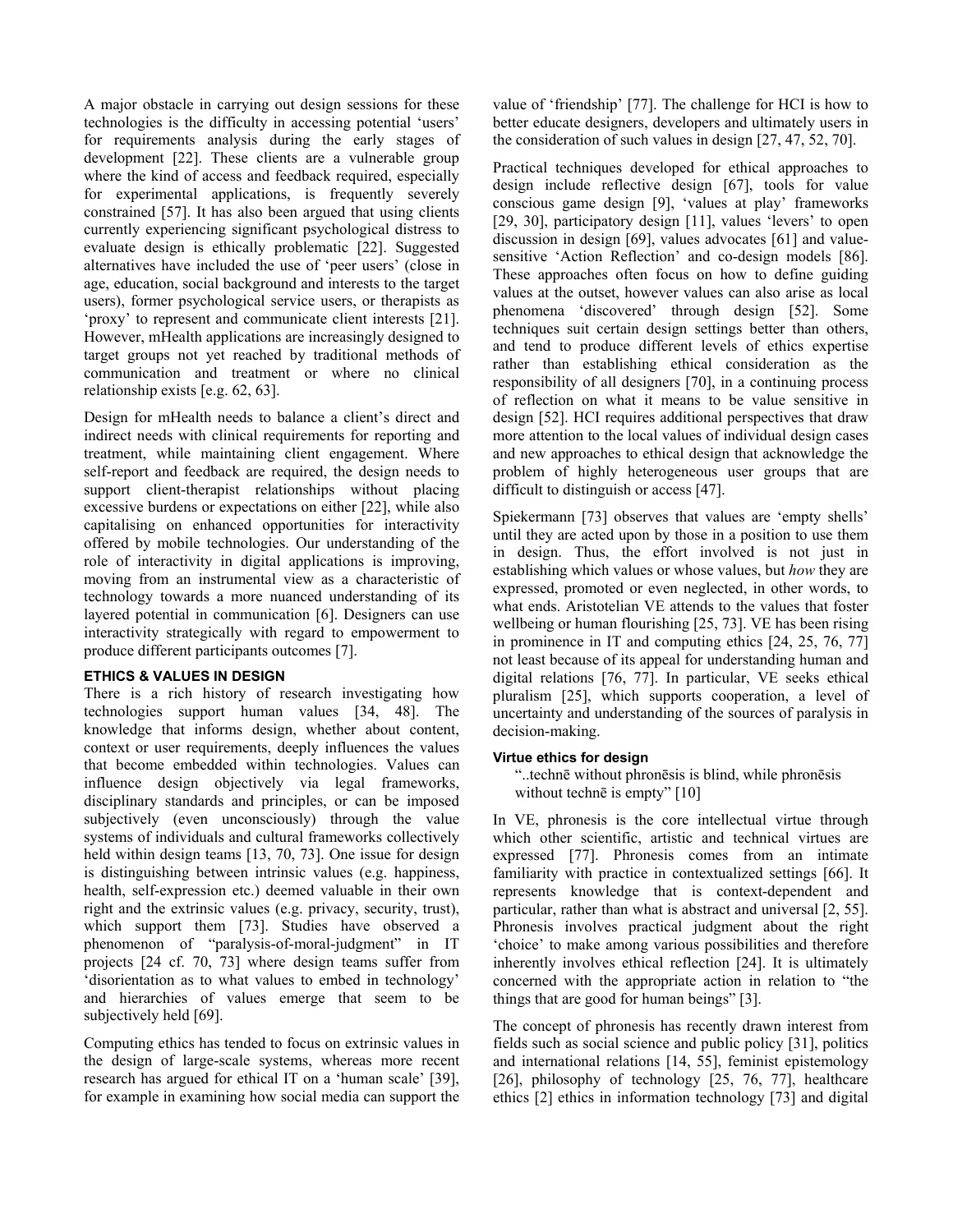media ethics [26]. It has been applied for example, to digital games analysis where players exercise phronetic judgment about what action to take in specific gameplay contexts where the goal is not just to play/win but to do so with respect to opponents and 'fairly' [26:p.xxxv].

Flyvberg et al' s [31] applied phronesis places emphasis on issues of power in decision-making where research is required to 'see no neutral ground' and focus on context and perspective [ibid]. Phronetic social science seeks to move beyond positivist vs. interpretivist positions and is concerned primarily with what 'matters' [66, see also 36]. Applied phronesis is engaged to empower change [32]. This is similar to action or participatory research, but phronesis differs in that it does not privilege collaboration with the people being studied but prioritises producing the knowledge that improves their position [66] that may come from others. Applied phronesis is context-sensitive and especially suited to case studies [32, 66].

Applied phronesis seeks information based on experience in context for the benefit of the people being studied and for whom systems are designed [66]. It demands analysing what appear to be the same phenomena or requirements in different contexts and reflecting on the choices and dilemmas arising. It also requires that we examine the value frameworks of all who contribute to the design process. It calls for scrutiny of judgments and assumptions made in design and playing through the outcomes of different options, to ensure the values of fostering wellbeing are upheld. Thus, building phronesis into HCI design processes contributes to deeper ethical reflection, which leads to a more sustainable design ethics [70]

## **Applied phronesis in mHealth**

The key elements to consider in designing mHealth technologies for clients include: diagnosis, treatment, treatment providers, life history and personal profile [22]. These require the kind of detailed epistemological and technical knowledge generated through UCD and UX research. However, life history and personal profiles involve social, cultural, gender, economic and individual traits specific to individuals and contexts, which can impact significantly on engagement and outcomes. These specifics may arise more readily from phronetic knowledge.

The WHO recommends that designers of mHealth interventions for maternal-child health should be particularly attuned to socio-cultural, -economic and demographic factors that can influence female health behaviors [84]. Therefore, designing mHealth technologies for psychological wellbeing in pregnancy requires paying attention to value systems as well as the needs of clients, therapists and others in the healthcare context.

A phronetic approach to design seeks input from sources that provide personal or contextual knowledge or are familiar with daily routines of potential clients for mHealth applications. Including phronetic input in the early stages of design helps to ground technologies in such everyday wisdom and shape appropriate interactions and communications. Phronesis also provides an ethical framework promoting values that foster wellbeing.

# **CASE STUDY**

Psychological wellbeing during pregnancy is a serious public health issue due to its impact on women's lives, birth outcomes, and on children's emotional, behavioural, cognitive and social development. Perinatal depression (PND) is one of the most common psychiatric disorders during pregnancy, affecting up to 15% of women during pregnancy or within one year of giving birth [8, 85]. However, its frequency is probably higher as it often goes undiagnosed [49].

HCI researchers have recently been looking at how technology can benefit pregnancy and motherhood, using social media to identify women at risk of PND [18], designing mHealth apps for the pregnancy 'ecology' [63], context-sensitive approaches to design for post partum technologies [20] or using social media style platforms for reporting and recording child development [46, 74].

The particular case we examine is BrightSelf, a prototype mobile smartphone application, designed to allow pregnant women 'check in' and report on their psychological wellbeing. It is part of a research project that aims to explore the feasibility of self-report apps for early detection of PND, how its design might address issues around engagement with technology and how such a system might work within the relevant healthcare delivery structures. The app captures data in two separate and distinct ways: (1) retrospective reporting, where clients can 'Check back' on wellbeing over the previous week. This uses the Edinburgh Postnatal Depression Scale (EPDS), a standard clinically approved 10-question format designed to identify and measure symptoms [17]; (2) clients can also 'Check in' at any time and quickly self-report on how they are feeling 'in the moment'. This follows an Ecological Momentary Assessment (EMA) method [68] and is based on 5 questions, which track Mood, Sleep, Worry, Enjoyment and Energy. In addition, the user completes contextual information ("*Where I am…*") and activity information (*"What I'm doing…").* On completing both kinds of reports, the user can see overall results for that report or look back at results over time.

# **Design sessions**

In order to address the balance of needs and values in design for the BrightSelf app, we used a qualitative approach involving group and individual design sessions. We sought to elicit feedback on early prototype designs for content, functionality, interaction and potential for engagement. However, we also aimed to facilitate informal conversation among participants where phronetic insights might emerge, particularly in relation to unconscious assumptions made in design. We focus here on reflection on the perspectives offered by different types of clinical staff,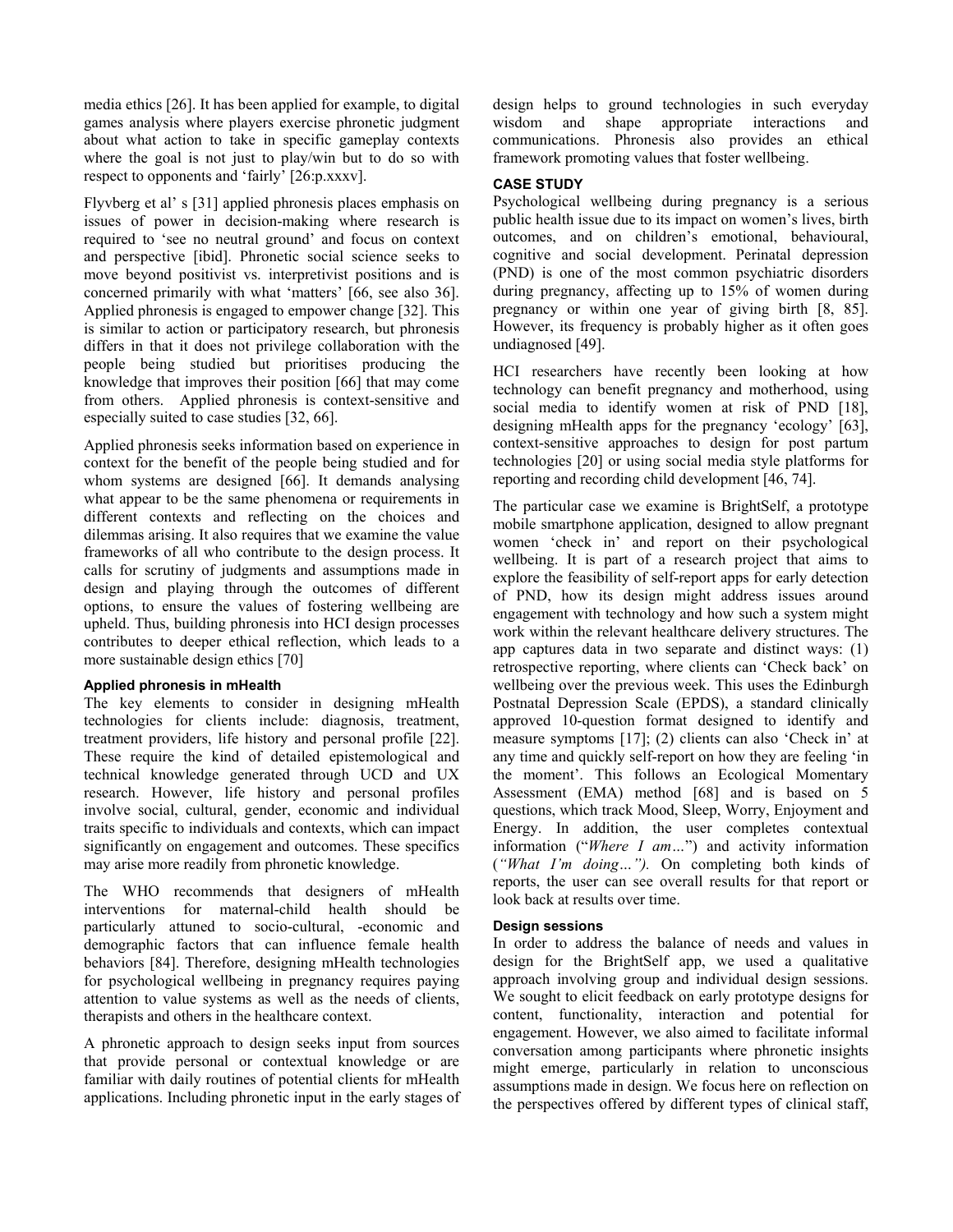particularly midwives, early in the process, which had an impact on design decisions. The project also included design sessions with individual pregnant women, however these do not form part of this analysis (although we discuss issues related to the overall process later).

We conducted five design sessions in Spring 2016 with different groups of participant types including medical (obstetric and midwifery) researchers/clinicians, mental health researchers/clinicians, psychologists, social scientists with expertise in pre- and postnatal care, and practice and research midwives. In total, 21 participants took part in the five design sessions, both male and female and ranging in age from  $c.25 - 55$ , each with various levels of experience with pregnant women through practice and research. Each design session was recorded and transcribed and the data was then subjected to a thematic analysis.

## **Thematic approach**

In reflecting on the discourse data, we draw on Eubanks' [26] precepts for an applied feminist phronesis, which requires research to: 1) ground analysis in "the subjectivities and everyday/everynight experience" of the people being studied; 2) recognize that different individuals and groups inhabit different social locations in relationship to the phenomena being studied, shaped by their relationship to power along the lines of race, class, cultural specifics and so on; 3) uncover how social location shapes different 'situated knowledges'; (4) put specific situated 'knowledges' in conversation with each other in the context of collaborative, action-oriented practice in order to develop better accounts of the world; 5) produce knowledge that is useful for praxis and social movement through design [ibid:p.244].

We reflect on these 5 precepts in the analysis of discourses arising from design sessions in order to provide guidance on a phronetic approach to design. We focus on contributions around issues of 'subjectivity', 'everyday/night experiences' of pregnant women and reflections on assumptions held around their socio-economic and cultural positions. Next, we include multiple participant types to put various 'situated knowledges' together. Thirdly, we address the diversity of individuals and groups not just as target users but involved in feedback and design. Finally, we formally highlight the personal input and experience of researchers and participants in design, towards producing further phronetic knowledge to promote wellbeing.

Arising from this analysis, we then discuss four elements of an applied phronetic approach: casting *a wider net* for input; reflecting on the *order of feedback* in which 'situated knowledges' that inform design is received, both within design sessions and also in the early project design stages; adopting the *ethical pluralism* of VE, which recognises different value systems (of researchers, institutions and participants) circulating within and around design; and *acknowledging subjectivity* in a reflective design process.

In the following analysis we present examples of discourse from the design sessions to illustrate phronetic input and how it can guide ethical reflection within design. We follow this with a discussion based on the four elements of our applied phronesis and their impact on design decisions.

#### **ANALYSIS**

The key to applied phronesis is gaining different perspectives on similar phenomena in different contexts [31]. During pregnancy, women are often already engaged with a variety of health professionals for whom psychological wellbeing is just a part of the overall care path. Each has a different perspective on the requirements of an mHealth app for perinatal psychological wellbeing. GPs, midwives, obstetricians, psychologists and social workers each have a particular responsibility in relation to pregnancy and a different experience of engagement and communication with pregnant women. We draw on Peyton et al's [63] concept of the 'pregnancy ecology' where the daily 'lived' experience of pregnancy and psychological wellbeing is unique to each pregnant woman. While design cannot cater for each unique case in detail, it can be sensitive to these orientations.

As potential clients, pregnant women clearly offer crucial 'user' feedback at the core of a user-centred design process, while psychologists and specialist researchers in PND provide essential clinical knowledge for design. However, by casting *a wider net,* our phronetic approach includes feedback from others with experience of the everyday conditions for pregnant women. These conditions impinge not only on psychological wellbeing but also the potential for and quality of self-reporting in different contexts as well as the kind of interactivity and tone more likely to sustain engagement. The following examples illustrate the valuable phronetic judgment offered by practicing midwives and how it provokes reflection on design.

#### **"What's not said"**

 "I'm going to be really honest with you, I really have a problem with the [points to app] interface rather than face to face when you're talking about… um… sensitive... um... subjects like mental health, because... it's all about body language and what's not said?" (MW1)

This midwife has valid concerns that mHealth apps are a poor replacement for the multisensory signals picked up in an interview about emotional wellbeing, which often lead to a referral. This provokes questions for design around whether technology can be used to consider more deeply the kind of deliberate withholding of communication, often subconsciously or unconsciously done, especially but not only in mental health consultations.

In HCI we design technologies to interactively mediate communication and focus on designing for multi-modal actions and interactions. We do not usually focus on "what's *not* said". Yet there is much that is left out in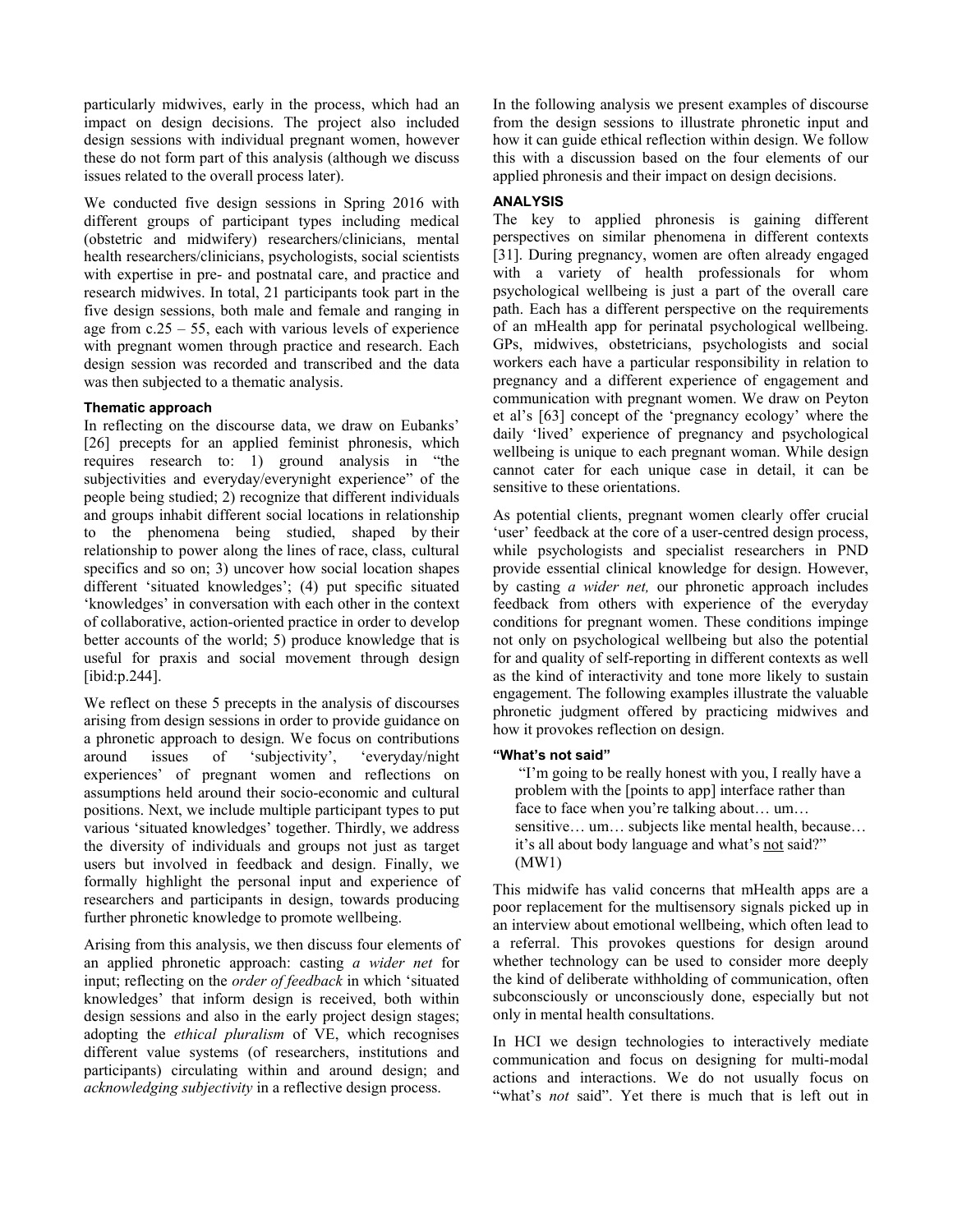communication and in relation to psychological wellbeing, this is manifested in the many subtle ways people cope with presenting their 'front stage' face and disguise what is happening backstage [37]. For some more than others, this coping mechanism is a continuous daily effort and challenge, and yet is precisely the kind of information that clinicians and psychologists need in order to understand, to explore with individuals, to intervene if necessary and to help improve their psychological wellbeing. A discussion between two midwives continues:

"I'd like to see it compared though…with…human contact... in exactly the same way, that would be really good…" (MW1)

"Well that's very subjective isn't it whereas this is more… objective" (MW2)

This exchange reveals a key aspect of the face-to-face form of conversation around mental wellbeing that occurs where a 'subjective' judgment is formed on the part of the clinician. That an app might offer more 'objective' forms of information (in their words) opens up a discussion among other midwives around how the app could empower those experiencing mental health problems. By allowing people access to and control over their own self-knowledge, an mHealth app can possibly offer alternative assessments, outcomes for judgment or clinically actionable information. However, an individual may also form her own subjective judgment of her wellbeing based on her interaction with the app. Trust in our own subjectivity and judgment is of course directly relevant to our psychological wellbeing.

Despite the concerns expressed, this input suggests that the app can provide a channel for a pregnant woman to talk to herself in private and may be able to form part of the backstage 'cast' that helps to mediate what is or is not said. Other participants later acknowledge that this aspect may particularly appeal to younger women, who have difficulty engaging with mental health services through existing communication channels.

#### **The efficacy of the EPDS**

Several midwives described the EPDS as somewhat 'ineffective' as core app content because of their experience that 'people try to trick it' by gaming their answers. One midwife offered her own experience of answering the EPDS where she found herself changing her answers while completing the questionnaire and wondering to herself: *"Are they trying to catch me out here?"*

Other participants were critical about the language of the EPDS, not just for the purposes of the app, but in general diagnosis. For example, according to one midwife, Question 5 on the EPDS uses "patronizing" language, when it asks, *"Have you been worried for no good reason?"* She stated that several pregnant women have justifiably replied:

"I have a bloody good reason for being anxious, thank you very much".

This EPDS question is seen to undermine a woman's personal assessment of acceptable reasons for anxiety, possibly reinforcing anxiety over wellbeing. Its tone suggests that others (possibly clinicians) may question a woman's basis for worry. This reinforces the sense that pregnant women are not best placed to assess their own wellbeing, which is a source of disempowerment in relation to the 'situated knowledge' being negotiated, an aspect that requires a phronetic approach to informed design.

## **Actionable inputs**

Design Session 1 involved a mixed group of participants and was initially dominated by clinical concerns in relation to the potential burden the app may create for medical professionals.

"You've got a hammer you see… and every problem is a nail"

This maternal health researcher observes that clinicians have a preference for technologies that allow them to use 'their area of expertise' or can collect information they can 'act on'. A further exchange explored concerns around training in the use of such mHealth technologies, and knowing how to recognise 'flags' that need actions:

"Is it red and green flags or…? Is it that they have to look out for a marker and make a decision based on the spot?"

Clinicians have expectations that communication with patients will provide information for them to 'do something' rather than to better understand something, with connected concerns about responsibility chains and emergency response in extreme case scenarios. This feedback contrasts with that of public health researchers later in the session who observe the reality of clinician/client relationships in some contexts:

"In [city] you're much less likely to see the same clinician during pregnancy than you are outside of [city] where you might see the same midwife for the entire gestation and then often afterwards as well…"

In relation to assessment for PND using traditional methods, what tends to happen in this context is:

"…they give the questionnaire out in the waiting room and let them answer it and do they look at the notes? Absolutely not…"

So despite clinical requirements and expectations for information to act upon, the everyday lived experience of pregnant women is that opportunities to offer information may be constrained.

## **"Their husbands have the phones"**

Design Sessions 2-5 involved 14 different midwives and tended to focus much more on the daily lives of pregnant women in relation to health care. The discussions raised pragmatic issues around transport, affordability and even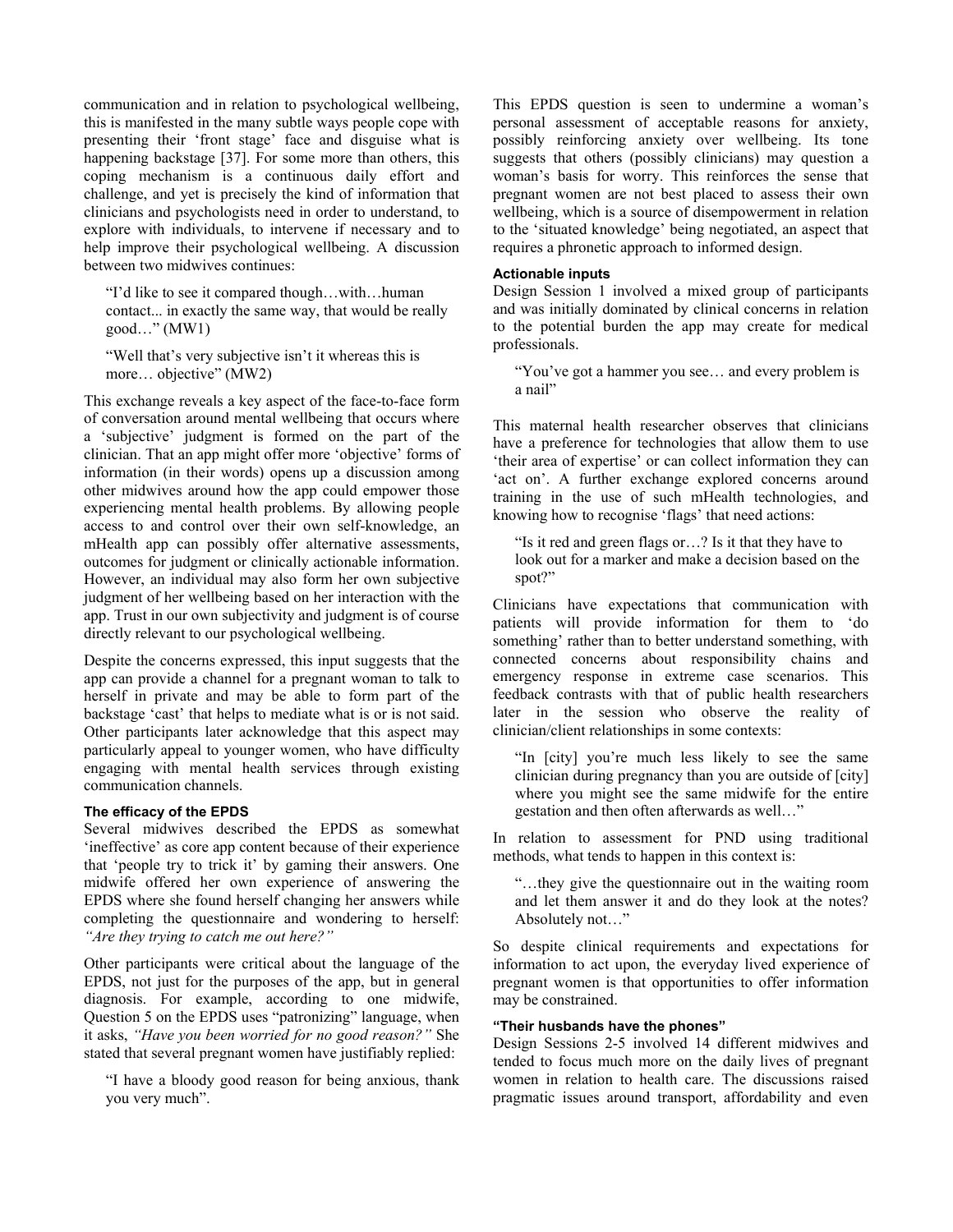access to mHealth applications that had not been addressed in the project research to date. For example, they expressed valid concerns about demographics when recruiting 'peer user' participants for design research, where assumptions might be made around ownership of smart phones, personal access to apps and purchasing power as well as privacy and autonomy over communications.

"You're going to get many of the same kind of women…motivated articulate intelligent interested in their own well being… and the ones that we really want to target…probably don't have… access to… and you think…of our Asian population…their mobile phones…actually their husbands have the phones"

It must be emphasized that the participating midwives themselves represented a variety of ethnic groups, including those under discussion, and so their comments could be seen to reflect both professional and personal community knowledge. This illustrates the value of eliciting feedback from those operating closely with a target community who can identify assumptions and vulnerabilities in design where access to peer users is not possible. It reflects the *ethical pluralism* approach, which recognises that different value systems coexist and that localised phronetic knowledge can benefit design.

## **"A tool for good"**

A further concern for midwives is getting clients to admit to their 'true' feelings on emotional wellbeing, in whatever form they communicate.

"If it's a tool to elicit their true feelings, then that's only going to be good isn't it?"

A point made repeatedly throughout the design sessions was how mental health struggles are still highly stigmatized in the general community, but even more so among pregnant women, who have real fears that admitting to experiencing psychological difficulties might result in their child being taken from them. They noted that an app could provide crucial access particularly to younger women whose smartphones are an essential communication tool and to the many for whom admitting struggles with emotional wellbeing is still taboo.

## **Configuring 'Users'**

During analysis, we became aware of differences in the way the target 'user' group for the app were described by different participants. As HCI researchers we tend to refer to 'users', whereas the midwives referred to 'women' or 'clients' e.g.:

"It's about empowering women to take responsibility for their mood and contacting us"

"It's a risk assessment on whether that woman or client needs additional support"

However, clinical researchers from the first design session used a mix of terms including 'user', 'women', 'patient' and 'mums' e.g.:

"It depends on some groups as well, because the younger mums would love it…but then a lot of the other mums of different cultural groups would be like 'no, don't like that'…"

The term 'user' is increasingly regarded as problematic in HCI [80] while the term 'patient' prioritises medical perspectives and 'mum' or 'mother' is questionable due to uncertainty over pregnancy outcomes. One outcome of an ethically pluralist approach is reconsidering how we refer to the human in relation to designing mHealth applications.

On reflection, the analysis suggests that for mHealth technologies at least, and following the phronetic input of midwives, the term 'client' better captures the relationship and strategies of communication. It reflects the nature of the relationship and between a woman and therapist (whether this is human or technological) or service offering to support wellbeing. In addition, the term client implies the receipt of some benefits of a service-oriented relationship, which the term 'user' does not. The term 'client' reminds us of the vulnerabilities that these communications seek to address, and notably takes into account the original Latin meaning (*cliens)* describing someone seeking the protection of something/someone with power [OED]. This acknowledges the non-neutral positioning of technologies in their interaction with vulnerable people and the exchanges of empowerment entailed in using mHealth technologies for supporting psychological wellbeing.

## **DISCUSSION**

The design sessions reveal insights into how an app could address the psychological wellbeing of people whose needs are frequently not met in traditional healthcare paths. But it also shows how even the most well informed designs following user-centred and/or participatory processes may not sufficiently uncover unconscious assumptions and may miss some ethical design considerations.

For example, the midwives expressed concerns about three vulnerable groups in particular: a) young pregnant women who do not communicate or engage with the health system at all and have poor personal emotional support systems but who 'do everything on their phones'; b) women from ethnic minorities who have cultural and economic barriers to accessing smartphones or autonomy over purchasing apps for wellbeing or any other purpose; c) women suffering from domestic abuse who may have similar barriers to access and autonomy but are strongly motivated to remain private and even less likely to report PND. These groups are least likely to engage in research feedback on such an app, rendering them inaccessible for user research and yet are more likely to benefit from the app than most. Phronetic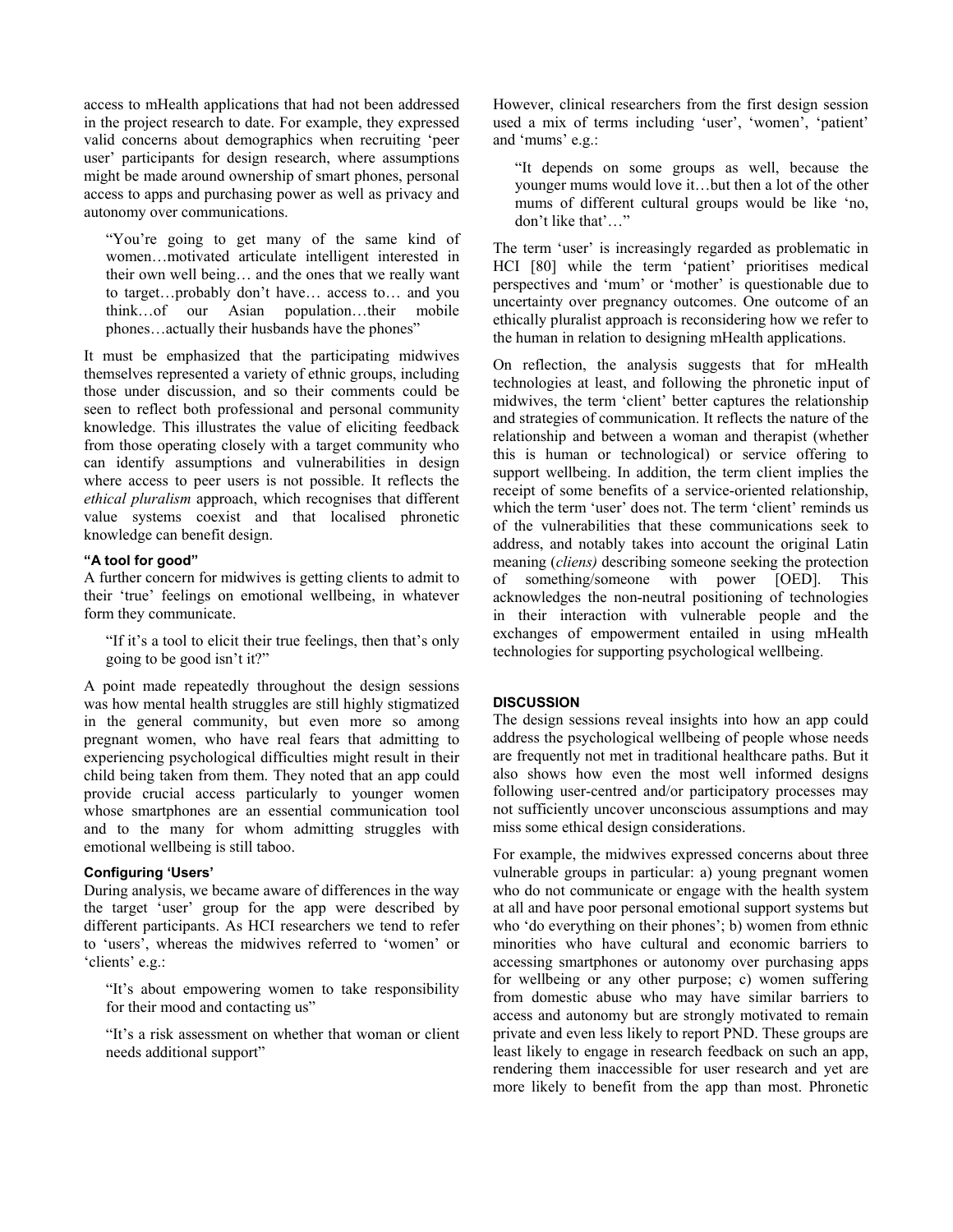input allows at least some representation of such groups for ethical consideration.

## **The Wider Net**

Midwives use everyday wisdom to help them judge what may or may not work in practice with pregnant women. Their phronetic input through the design sessions prompted us to critically revisit the language and tone of clinically approved assessment methods used in the app, such as the EPDS, to ask if there are better ways to ask the important questions. While extensive research would be required before the EPDS could be replaced with another assessment method (e.g. PHQ-9 questionnaire [50] or other), their feedback draws attention to where values become embedded in *how* we communicate as much as in what we communicate.

This provoked an internal discussion within the design team around the language used throughout the app. Depending on whether we use the first or second person 'voice' in onscreen information, we can shape how a person configures with whom (or what) they are communicating. The second person 'you' implies communication with another entity (as with the EPDS report) but the 'I' voice internalizes her relationship with the app and with herself. This discussion informed the decision to change the 'voice' of the EMA report to the first person, to distinguish it from the EPDS and to orientate the client towards a more intimate and personal form of self-reporting that values and is more likely to produce self-knowledge.

Such wellbeing apps cannot assess 'truth' in communication, but neither, arguably, can a clinician in a face-to-face encounter. An app might however facilitate communication where none was previously forthcoming, simply operating as a tool to mediate *what is not* or *what cannot be said* directly to another human being.

## **Order of Feedback**

Involving as many people as possible in critiquing prototypes is of course essential for design [60]. However, participatory design recommends a methodical approach to assessing and assimilating feedback [80]. It is not enough just to add more participants "and stir" [61]. Each contributes in different ways [53] and, crucially, is always inevitably directed and 'interpreted' by designers and researchers in formal processes like 'design sessions' [80].

An applied phronesis approach pays attention both to *how* participants contribute and to *when*, as this can influence the interpretation of observations and the direction of future feedback. By putting situated 'knowledges' in conversation with each other we draw attention to the 'order of discourse', a concept from discourse analysis, which describes how the social structuring of relationships can impact on how we make meaning [28]. It also emphasizes issues of power and (dis) empowerment in how knowledge is produced in discourse [42]. So when specifying

requirements for this particular mHealth app, the order in which different expertise contributes is as follows:

1. Project researchers from the fields of HCI and public health – research problem and questions, general mHealth design parameters, best practice, case examples;

2. Medical (midwifery) researchers/clinicians – clinical requirements, assessment methods, protocols, research ethics framework;

3. Mental health researchers/clinicians –relevant material specific to target group;

4. Midwives – practical experience, daily issues, potential for acceptance and engagement, case studies of clients from care;

5. Pregnant women – peer user feedback of use/practicality

The research context of mHealth application design generally follows this order of feedback, with input from medical researchers and clinicians at the outset in order to ensure clinical requirements are met. A framework is then arranged whereby further 'expertise' is included in the process. This is shaped by strict research ethics guidelines under which, and *only* then, can clients or 'peer users' be recruited for participation in design and evaluation work. While a requirement of academic and institutional structures, this process also involves building human relationships and trust so that clinical responsibility can be taken for eventually including clients in research and design.

Healthcare responsibilities are critical and the volumes in a public health system are so great that epistemic and technical knowledge takes precedence for medical researchers and clinicians. We see from the design sessions that the values they wish a technology to promote include actionable information, timely warning signals, protection of patient information and consistent communication expectations. However, inevitably their position in the order of feedback can have the effect of embedding such values in prototype design from an early stage. Often by the time potential clients or 'peer users' are invited to participate, much of the content and design is already preset by clinical requirements whose values necessarily dominate.

Research ethics is concerned with the safety and efficacy of research particularly where it involves humans. But a project that has achieved ethical approval still requires ethical reflection in design. Designers must make explicit distinctions between research ethics (supporting extrinsic objective values) and the ethical framework for design, which can support intrinsic values but also reflects subjective value systems.

# **Ethical Pluralism**

Ethical pluralism recognises shared universal values but acknowledges cultural differences and notes that each participant brings with them a particular system with its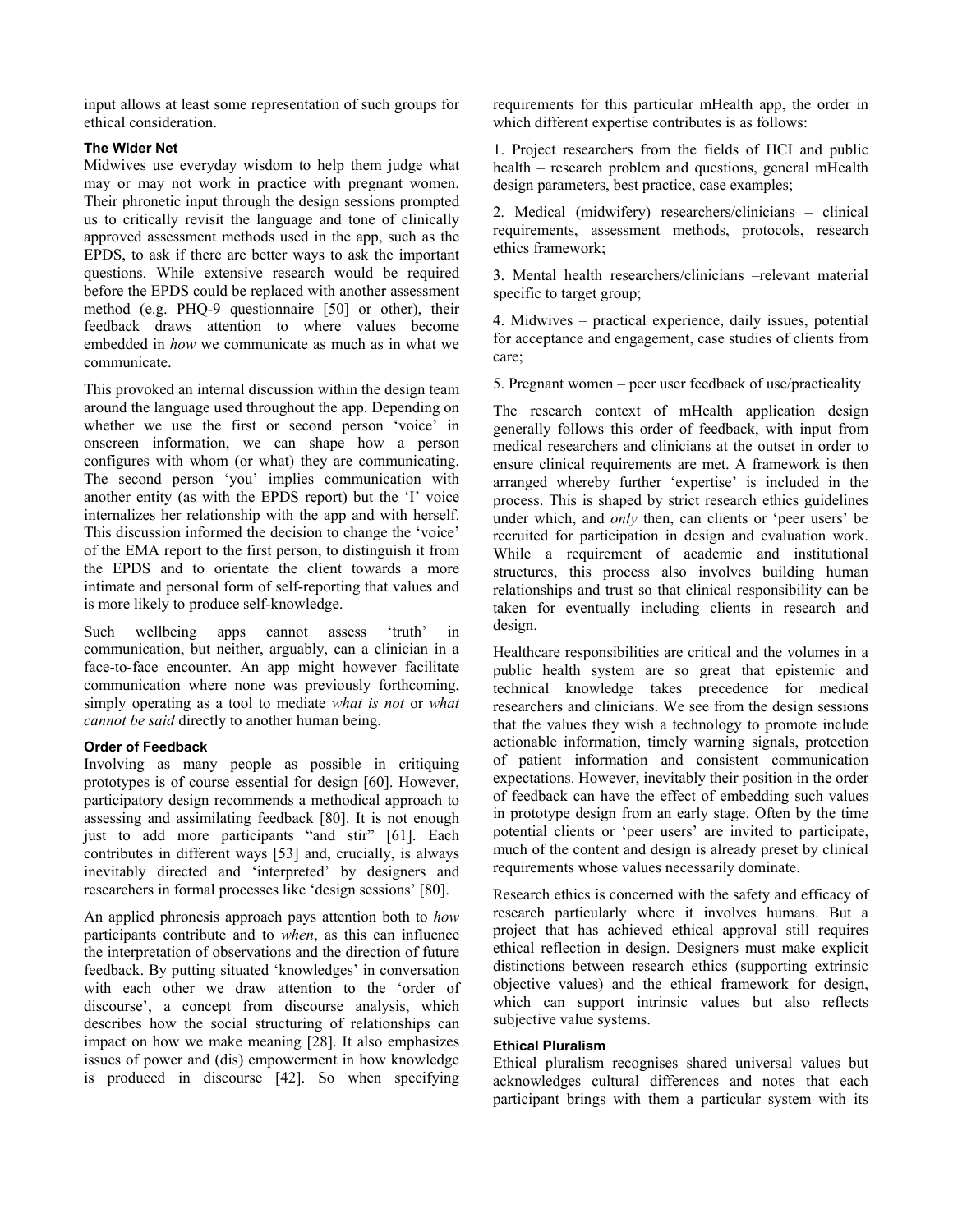own set of values and value hierarchy [26, 73]. Before and during design sessions, we noted participant and design team profiles pertinent to the interpretation, communication and understanding of app design and content, and the values embedded within. These are relevant to technology design generally and yet may not always be acknowledged as such. Each individual attribute represents different circles of cultural influence from the institutional to the personal, of which we must remain aware, for example:

(1) Disciplinary differences – HCI, computer science, medical practice and research, psychology and communications studies, each contributes different interests, foci, methodologies and theoretical frameworks and differing approaches to ethical considerations. This has implications for whose values become embedded in design earliest, and how*,* as observed through the order of feedback.

(2) Geography – research is located in different geographic locations with diverse structures around delivery of both maternal and mental health services. Different value systems can arise out of professional and personal experience of these services. There are implications for how mHealth technology might sit within the provision of physical and psychological perinatal services and be received by potential clients. Design must address practical contextual issues that arise when mHealth technologies go beyond the local.

(3) Gender – considering the target user group for mental health in pregnancy, gender is highly relevant to design in this instance and all researchers bring gendered perspectives and assumptions to the design process. Researchers (and authors) and midwives participating in the design sessions include females with experience of pregnancy and childbirth. But other sessions included clinicians, psychologists, social scientists and perinatal health researchers both female and male. The latter provided at least one insight into design values that had not arisen previously, around the app's appeal and opportunities to support engagement available:

"If I was a partner of someone who was struggling with pregnancy, I'd be very keen to support them and encourage them to use something like this…"

Inasmuch as it is vital to focus on the needs and values of pregnant women with this mHealth application, researchers must be attuned to the possibilities of input from men in supporting ethical reflection in its design.

(4) Ethnic background – the design sessions involved participants from many different cultural backgrounds, which enrich the project enormously, as represented specifically in feedback on concerns about particular cultural groups. While acknowledging cultural differences, ethical pluralism also seeks ways to find common values that can be applied in local and contextual ways [25].

(5) Experience – researchers and participants all carry professional and life experiences relevant to different aspects of the design whether through involvement with health care, use of mHealth technologies, experience with pregnancy and attitudes to or challenges with psychological wellbeing. Each produces personal perspectives on existing or desirable value systems that might apply.

## **Acknowledging Subjectivity**

Individual value systems have implications for value considerations in design and should be acknowledged for the purposes of disclosure. The personal profile of each researcher and design participant guides the values they hold in relation to many relevant issues in design. In addition, we note that the target client group is also highly heterogeneous – all pregnant women are not the same. This follows the acknowledgement in HCI research that user studies are too often constructed as abstract ideal or 'intensional' users [5] rather than actual users whose responses to digital technologies and interactivity are individualised and inherently strategic [7].

Here we draw on Brey's [13] concept of 'disclosive computing ethics' and how the design of systems can affect user autonomy. Design can facilitate monitoring or "may constrain their users and may help install dependencies" (on systems, operators or others with power over technologies) [ibid, p.14]. This concern is not just for autonomy of individuals but also for groups, or even the sovereignty of countries [ibid]. Pregnant women are a particularly vulnerable group whose autonomy is collectivised through public health services and placed in balance with that of and responsibility for the foetus. Verbeek notes that technologies around pregnancy, like ultrasound, already facilitate monitoring creating new kinds of knowledge of the foetus not previously possible [79]. However, technologies also create dependency, taking the place of what was once intimately communicated bodily knowledge between mother and baby, even isolating the foetus from the mother [64, 79]. Further, ultrasound not only constitutes the foetus as a person but as a medical patient [79] and in some jurisdictions, one with legal rights [16].

In acknowledging subjectivity, applied phronesis sees 'no neutral ground' in the design process [31]. It acknowledges the 'lived experience' [54] of pregnancy and grounds analysis in "the subjectivities and everyday/everynight experience" [26]. Using phronetic wisdom for ethical reflection in design in this mHealth application respects the individuality and autonomy of pregnant women, thus supporting their wellbeing during pregnancy.

The subjectivity analysis provoked a change to the app name following detailed discussion both within and outside design sessions. The prototype app began as 'BabyBright', with an emphasis on a positive and light touch and an associated attractive graphical theme around sunlight. However, one researcher (and author, female with experience of pregnancy) expressed concern about the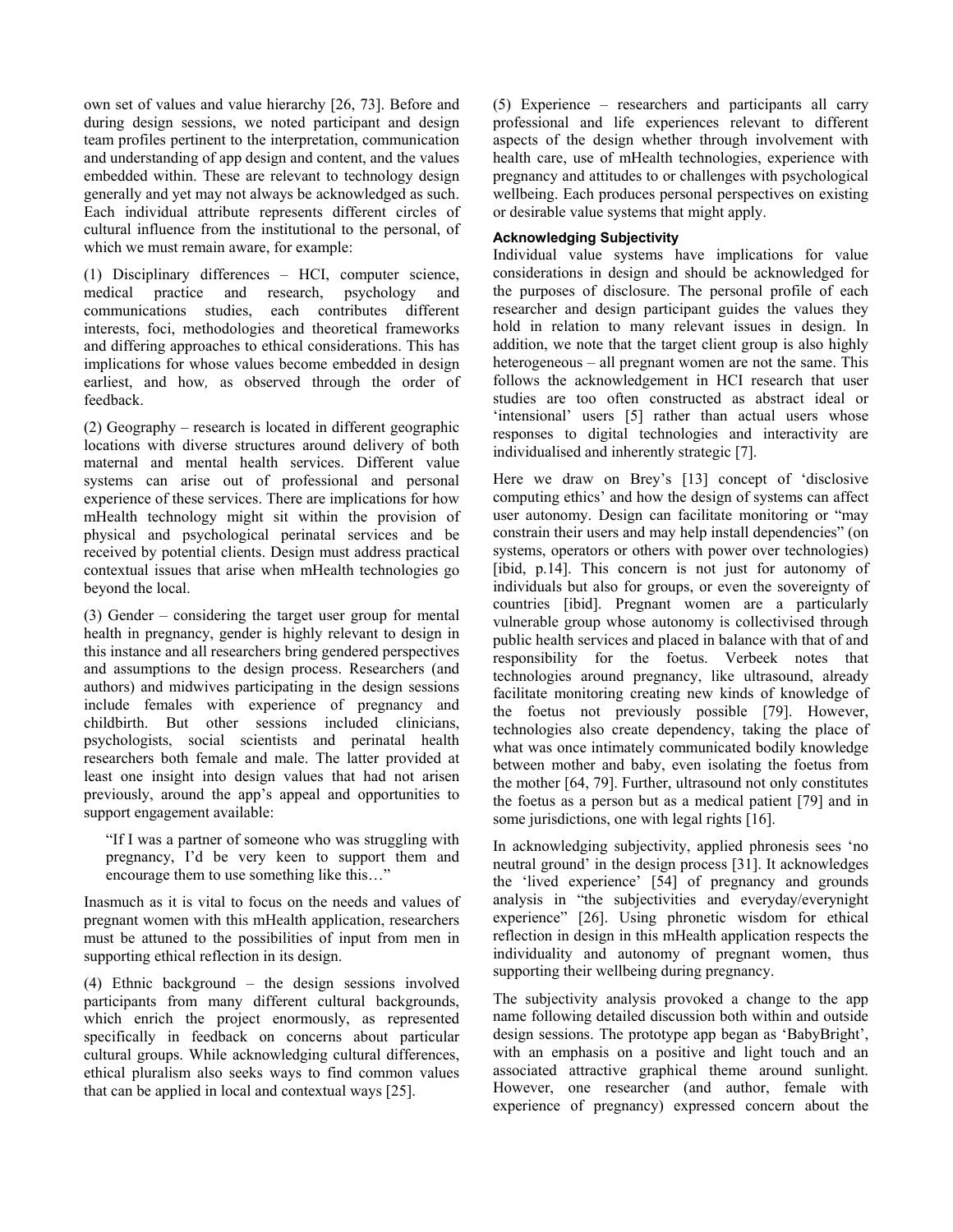inclusion of the word 'baby' in the title – admitting to instinctive and strong personal rather than research-based concerns around the implications for values embedded in design. This was echoed in feedback from midwives and informally from other research colleagues (also female with experience of pregnancy). The concerns were that maternal mental health is closely connected to the sense of autonomy (or loss of) experienced by pregnant women. Of the health services available around childbirth, most tend to be expressed as for the benefit of the baby rather than the woman as a separate entity. A decision was made that the app name should not reinforce a loss of autonomy but instead be an intimate resource focused on the pregnant woman herself. The name could be motivational or abstract, it might even describe what the app does but could not be prescriptive or imply an intervention of any kind and so a process of renaming began. The result is 'BrightSelf', which aims to describe, with a light touch, an app as a personal tool for reporting on and developing deeper selfknowledge during pregnancy.

## **Some Limitations**

This is one situation where phronesis adds vital knowledge to the design process. Not all design contexts have a 'wider net' of participants available to contribute such everyday wisdom. Equally, adding further diverse situated knowledges adds complexity and competing value systems, which may not always be tempered by ethical reflection, and will still produce challenges for design. Further, a phronetic approach does not necessarily guarantee the 'right' or a 'better' design decision. However, it does produce a considered rationale where the likelihood of 'wise' decisions increases in each new project. More work is needed on the potential of applied phronesis in the absence of extra contextual client knowledge, how to balance design for autonomy and empowerment with seeing 'no neutral ground' and what other elements might aid applied phronesis in mHealth or other application domains.

While this work can only partially contribute to addressing ethical design for vulnerable groups, it does provoke discussion around how such technologies are designed and might be made more accessible for challenged communities in the context of healthcare delivery.

## **CONCLUSION**

We have introduced an approach to applying phronesis in mHealth technologies for a more informed design process based on everyday wisdom. This is not a new technique for designers, but offers a perspective on how to shape ethical reflection in design. The approach described offers some additional reflective activities that designers can use when carrying out a user-centred design process - building on the methodologies and approaches from social sciences now commonplace in HCI through stages of planning, analysis, and reflection (personally, collectively and institutionally) in light of the constraints placed on us by designing within

the healthcare context. The elements of applied phronesis that we describe are:

1. Cast a wider net for feedback in research: this goes beyond contextual design practice to include multiple participants with distinct perspectives on the same phenomena in different contexts. Our analysis shows that involving a large number of midwives as well as clinical researchers and medical practitioners produces value 'conversations' that result in changes to the 'voice' and tone of the app design.

2. Pay attention to the order of feedback: this relates to which values may become embedded first in design. While clinical requirements take precedence in mHealth, our analysis reflect on the challenges for vulnerable groups of accessing and using technologies, and how design can support intrinsic values like empowerment in simple ways.

3. Adopt an ethically pluralist approach that expects and acknowledges difference among designers and participants. The study reveals small but important differences in how designers and participants conceptualise those who use mHealth technologies, suggesting the term 'client' best reflects the communication relationship.

4. Acknowledge and disclose practitioners/researchers subjective value systems: this ensures that we continue to 'see no neutral ground', an outlook that provokes a name change to ensure the app supports psychological wellbeing without carrying further implications for outcomes.

Phronesis contributes to HCI in a number of ways. It encourages designers to seek phronetic input from participants that add important insights for designing technologies for sensitive contexts and outcomes, especially where target clients are vulnerable and inaccessible. This phronetic input has a dual role in also calling to attention the values with which technologies are being designed and in shaping applications towards wellbeing. This in turn encourages a more informed, ethically reflective and sustainable design process.

Being informed by *phronesis* does not mean a designer 'knows' how to act in a certain situation, but uses her own experience, knowledge and judgement to understand it, to perceive what is at stake, to weigh the demands of competing value systems and to make decisions about the 'right' thing to do towards promoting the good life.

## **ACKNOWLEDGMENTS**

M. Barry is supported by an Irish Research Council postdoctoral fellowship. This work is supported in part by Science Foundation Ireland through (Grant 12/CE/I2267) to the Adapt Centre, and a National Institute for Health Research (NIHR) Imperial Biomedical Research Centre award through the Population Health Theme. The authors wish to thank the participants for their time, effort and insights into this project.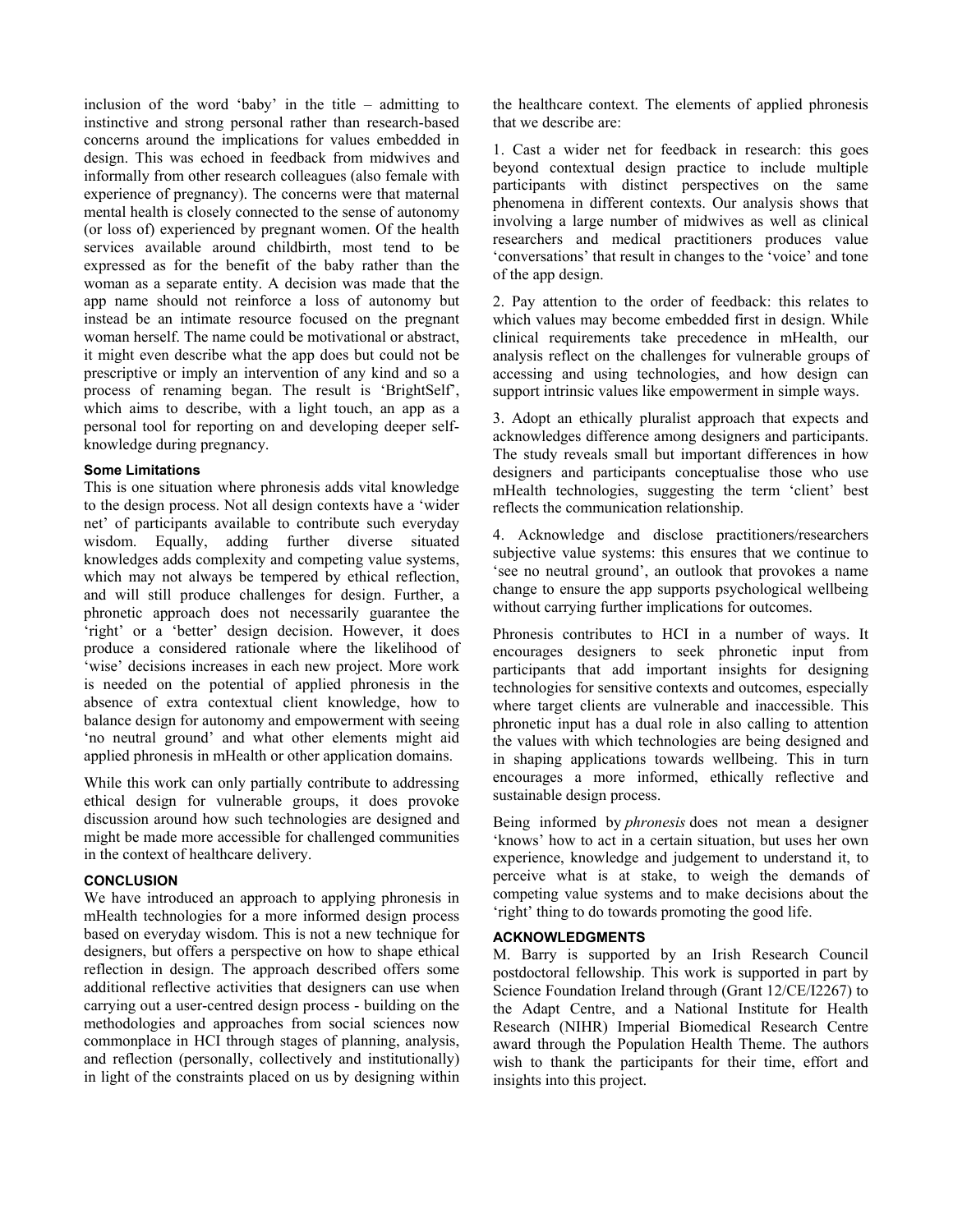## **REFERENCES**

- 1. Abdullah, S., Matthews, M., Frank, E., Doherty, G., Gay, G. & Choudhury, T. (2016) Automatic detection of social rhythms in Bipolar Disorder. *Journal of the American Medical Informatics Association*. DOI 10.1093/jamia/ocv200
- 2. Andorno, R. (2012) Do Our Moral Judgements Need to Be Guided by Principles? *Cambridge Quarterly of Healthcare Ethics*, 21(4), 457-465
- 3. Aristotle (2011). *Nicomachean Ethics.* Translated by R.C. Bartlett and S.D. Collins. Chicago: University of Chicago Press.
- 4. Bardzell, J., Bardzell, S. (2015). *Humanistic HCI,* Morgan & Claypool Publishers
- 5. Bardzell, J. (2009). Interaction Criticism and Aesthetics, *CHI Proceedings of the ACM 2009*
- 6. Barry, M (2014) Please do touch: Discourses on aesthetic interactivity in the exhibition space. *Participations* Vol.11 (1)
- 7. Barry, M., Doherty, G (2016) 'What we talk about when we talk about interactivity: Empowerment in public discourse', *New Media & Society*, online February 2, 2016 DOI:10.1177/1461444815625944
- 8. Bauer, A., Parsonage, M., Knapp, M., Iemmi, V., Adelaja, B. (2014). *The cost of perinatal mental health problems.* London: Centre for Mental Health, London School of Economics.
- 9. Belman, J., Flanagan, M., Nissenbaum, H., Diamond, J. Grow-A-Game: A tool for values conscious design and analysis of digital games. *DiGRA 2011 Conference: Think Design Play,* 14–17, 2011.
- 10. Bernstein, R. (1983) *Beyond Objectivism and Relativism* Philadelphia: University of Pennsylvania Press
- 11. Bødker, S. When second wave HCI meets third wave challenges. *Proceedings of NordiCHI*, ACM (2006).
- 12. Broadbent et al. (2014) *The Onlife Manifesto: Being Human in a Hyperconnected Era, European Commission*, available at https://ec.europa.eu/digitalsingle-market/en/onlife-manifesto
- 13. Brey, P. (2000) Disclosive Computer Ethics, *Computers and Society,* 30, 4:10-16, ACM
- 14. Brown, C (2012) The 'Practice Turn', *Phronesis* and Classical realism: Towards a Phronetic International Political Theory? *Millennium Journal of International Studies* 40, 3:439-456
- 15. Calvo, R.A., Peters, D (2014) *Positive Computing: Technology for wellbeing and human potential*, MIT Press
- 16. Carolan, M (2016) " 'Unborn child' has significant legal rights, judge rules", *Irish Times,* August 2, 2016 [available at www.irishtimes.com]
- 17. Cox JL, Holden JM, Sagovsky, R (1987) Detection of post-natal depression: Development of the 10-item Edinburgh Postnatal Depression Scale, *British Journal of Psychiatry* Jun 150:782-786
- 18. De Choudhury, M., Counts, S., Horvitz, E (2013) Predicting Postpartum changes in emotion and behavior via social media, *Proceedings of CHI 2013,*  ACM
- 19. Detweiler, C., Pommeranz, A. Stark, L. (2012) Methods to account for values in human-centered computing. CHI EA '12, 2735-2738
- 20. D'Ignazio, C., Hope, A., Michelson, B, Churchill, R., Zuckerman, E (2016) A Feminist HCI Approach to Designing Postpartum Technologies: "When I first saw a breast pump I was wondering if it was a joke.", *Proceedings of CHI 2016,* ACM
- 21. Doherty, G., Coyle, D., Sharry, J. (2012). Engagement with Online Mental Health Interventions: An Exploratory Clinical Study of a Treatment for Depression, *Proceedings of CHI '12*
- 22. Doherty, G., Coyle, D., Matthews, M., (2010a) Design and evaluation guidelines for mental health technologies*, Interacting with Computers* 22, 4: 243- 252
- 23. Doherty, G., McKnight, J., Luz, S (2010b) Fieldwork for requirements: Frameworks for mobile healthcare applications, *Int. J. of Human-Computer Studies*  68:760-776
- 24. Ess, C. (2013) *Digital Media Ethics* 2nd Edition, Cambridge: Polity.
- 25. Ess, C. (2015) The Good Life: Selfhood and virtue ethics in the digital age. In *Communication and "The Good Life",* International Communication Association (ICA) Annual Conference Theme Book, Hua Wang (Ed.), Peter Lang Publishing Group
- 26. Eubanks, V. (2012) 'Feminist phronesis and technologies of citizenship', in Flyvbjerg, B., Landman, T., and Schram, S. (eds.) *Real Social Science: Applied Phronesis*. Cambridge University Press, pp. 228–245.
- 27. Fallman, D (2011) The New Good: Exploring the potential of philosophy of technology to contribute to Human-Computer Interaction, *Proceedings of CHI 2011,* ACM
- 28. Fairclough, N. (2013) *Critical Discourse Analysis: The Critical Study of Language,* Routledge
- 29. Flanagan, M., Nissenbaum, H (2014) *Values at Play in Digital Games,* MIT Press, Cambridge
- 30. Flanagan, M., Howe, DC, Nissenbaum, H (2005) Values at play: design tradeoffs in socially-oriented game design, *Proceedings of CHI 2005,* ACM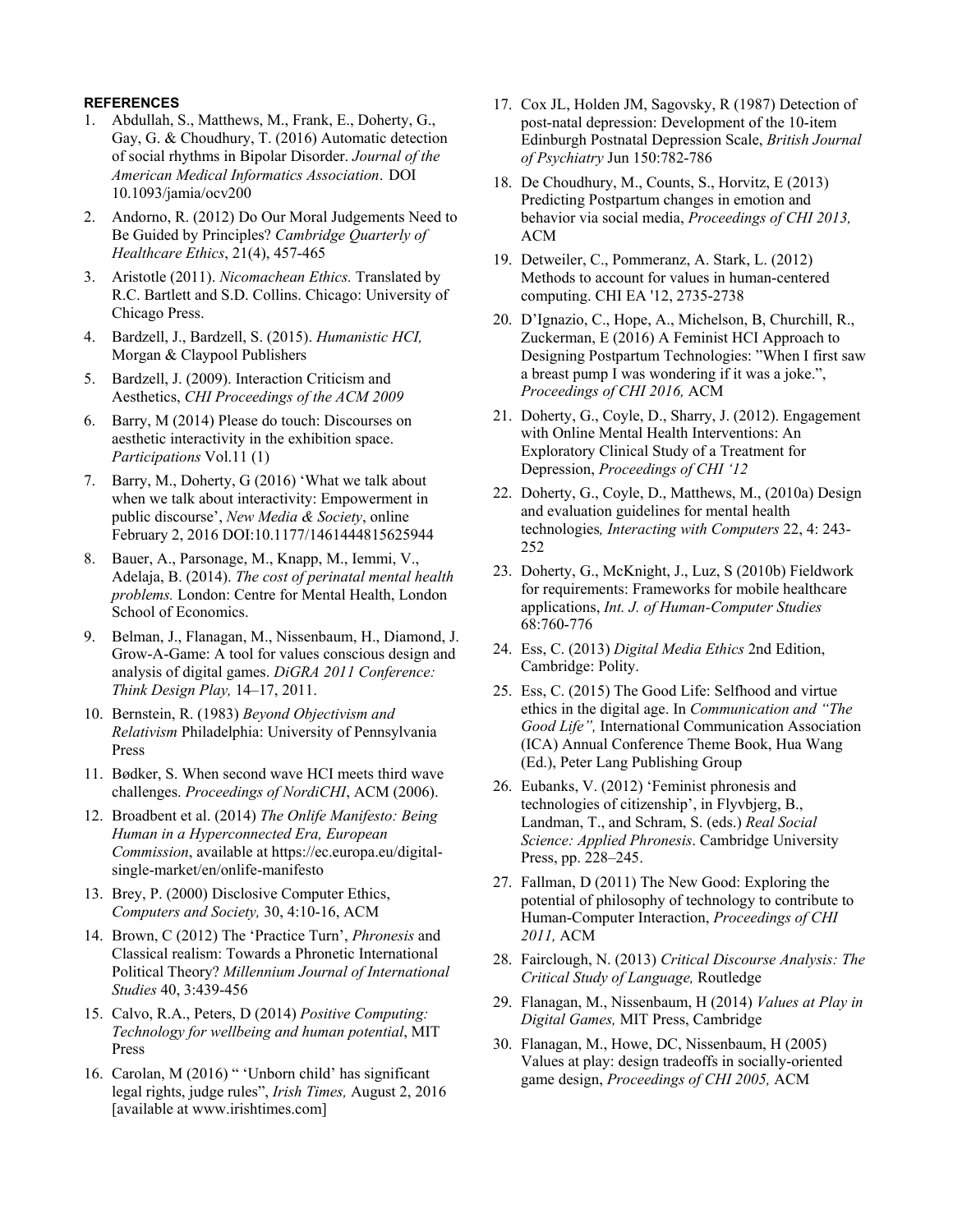- 31. Flyvbjerg, B., Landman, T., and Schram, S. (2012a) *Real Social Science: Applied Phronesis*. Cambridge University Press
- 32. Flyvbjerg, B., Landman, T. and Schram, S. (2012b) 'Introduction: new directions in social science', in Flyvbjerg, B., Landman, T., and Schram, S. (eds.) *Real Social Science: Applied Phronesis*. Cambridge University Press, pp. 1–12.
- 33. Friedman, Batya (1996) Value Sensitive Design, *interactions,* December 1996
- 34. Friedman, B., Kahn. PH. Jr., Borning, A. (2013) Value Sensitive Design and Information Systems. In *Human-Computer Interaction in Management Information Systems: Foundations* M.E. Sharpe Inc.
- 35. Friedman, B. and Nissenbaum, H. (1993) User autonomy: Who should control what and when? *Proceedings of CHI '96* ACM, p. 433
- 36. Gadamer, H.G (1975) *Truth and Method*, London, Continuum
- 37. Goffman, E. (1981) *Forms of Talk*, University of Pennsylvania Press, Philadelphia,
- 38. Hackett, EJ (2012) Science, Technology & Human Values at 40, *Science, Technology & Human Values*  37, 5:439-442
- 39. Hammelink C.J (2006) Rethinking ICTs: ICTs on a human scale. *European Journal of Communication* 21, 3: 389-396
- 40. Hassenzahl, M., Tractinsky, N (2006) User experience – a research agenda, *Behavior & Information Technology* 25, 2:91-97
- 41. Hekler EB., Klasnja, P., Froehlich, JE., Buman, MP (2013). Mind the theoretical gap: interpreting, using, and developing behavioral theory in HCI research. In *Proceedings of CHI 2013*. ACM,
- 42. Howarth, D. (2000) *Discourse* Open University Press
- 43. Johnson, J. (2014) Conceptual models: Core to Good Design, *Extended Abstracts CHI '14, ACM*
- 44. Kahneman, D., Riis, J., (2005) Living, and thinking about it: Two perspectives on life. *The science of wellbeing*, 285-304.
- 45. Kamp, I., Desmet, P. (2014) Measuring Product Happiness, *CHI EA '14: CHI '14 Extended Abstracts on Human Factors in Computing Systems*, ACM
- 46. Kientz, J, Arriaga, RI, Abowd, GD (2009) Baby steps: evaluation of a system to support record-keeping for parents of young children, *Proceedings of CHI 2009,*  ACM
- 47. Koepfler, JA., Stark, L., Dourish, P, Sengers, P, Shilton, K (2014) Values & Design in HCI Education, Workshop, *CHI 2014,* ACM
- 48. Knobel, C.P., Bowker, G.C. (2011) Values in design. Communications of the ACM, 54(7), pages 26–28,
- 49. Ko, J. Y., Farr, S. L., Dietz, P. M., Robbins, C. L. (2012). Depression and Treatment Among U.S. Pregnant and Nonpregnant Women of Reproductive Age, 2005 – 2009. *Journal of Women's Health; 21(8):*  830 – 836. doi: 10.1089/jwh.2011.3466.
- 50. Kroenke, K., Spitzer RL., Williams, JBW (2001) The PHQ-9: Validity of a Brief Depression Severity Measure, *J Gen Intern Med* 16, 9: 606-613
- 51. Landman, T. (2012) 'Phronesis and narrative analysis', in Flyvbjerg, B., Landman, T., and Schram, S. (eds.) *Real Social Science: Applied Phronesis*. Cambridge University Press, pp. 27–47.
- 52. Le Dantec, C.A. Poole, E.S. Wyche, S.P. (2009). Values as lived experience: evolving value sensitive design in support of value discovery. *Proceedings of CHI '09*, 1141–1150
- 53. Light, A., and Luckin, R. (2008). *Designing for social justice: People, technology, and learning*. [available at Futurelab: www.futurelab.org.uk/openingeducation]
- 54. McCarthy, J., Wright, P. (2004) *Technology as Experience* MIT Press, Cambridge Mass.
- 55. McCourt, D. (2012) Phronesis and Foreign Policy in theory and practice, *e-International Relations,* Nov 2012 [available at http://www.eir.info/2012/11/23/phronesis-and-foreign-policy-intheory-and-practice/]
- 56. Maguire, M. (2001) Methods to support human-centred design, *Int J Human-Computer Studies,* 55 587-634
- 57. Matthews, M., Doherty, G (2009) The Invisible User, *Interactions,* Nov 2009, ACM
- 58. Matthews, M., Doherty, G. (2011) In the mood: engaging teenagers in psychotherapy using mobile phones. *Proceedings of CHI 2011*, 2947-2956.
- 59. Meyer, J., Simske S., Siek, K., Gurrin, C., Hermens, HJ (2014) Beyond Quantified Self: Data for wellbeing, Workshop, *CHI 2014,* ACM
- 60. Moggridge, B [2007] *Designing Interactions,* MIT Press, Cambridge MA
- 61. Muller, MJ., Druin, A (2010) "Participatory design: the third space in HCI." in *Handbook of HCI 2nd Edition,*  Eds Sears, A., Jacko, J , Erlbaum, NJ
- 62. Perrier, T., Dell, N., DeRenzi, B., Anderson, R., Kinuthia, J., Unger, J., John-Stewart, G. (2015). Engaging Pregnant Women in Kenya with a Hybrid Computer-Human SMS Communication System. CHI '15. ACM
- 63. Peyton, T., Poole, E., Reddy, M., Kraschnewski, J., Chuang, C. (2014) "Every pregnancy is different": Designing mHealth interventions for the pregnancy ecology, *DIS '14, ACM*